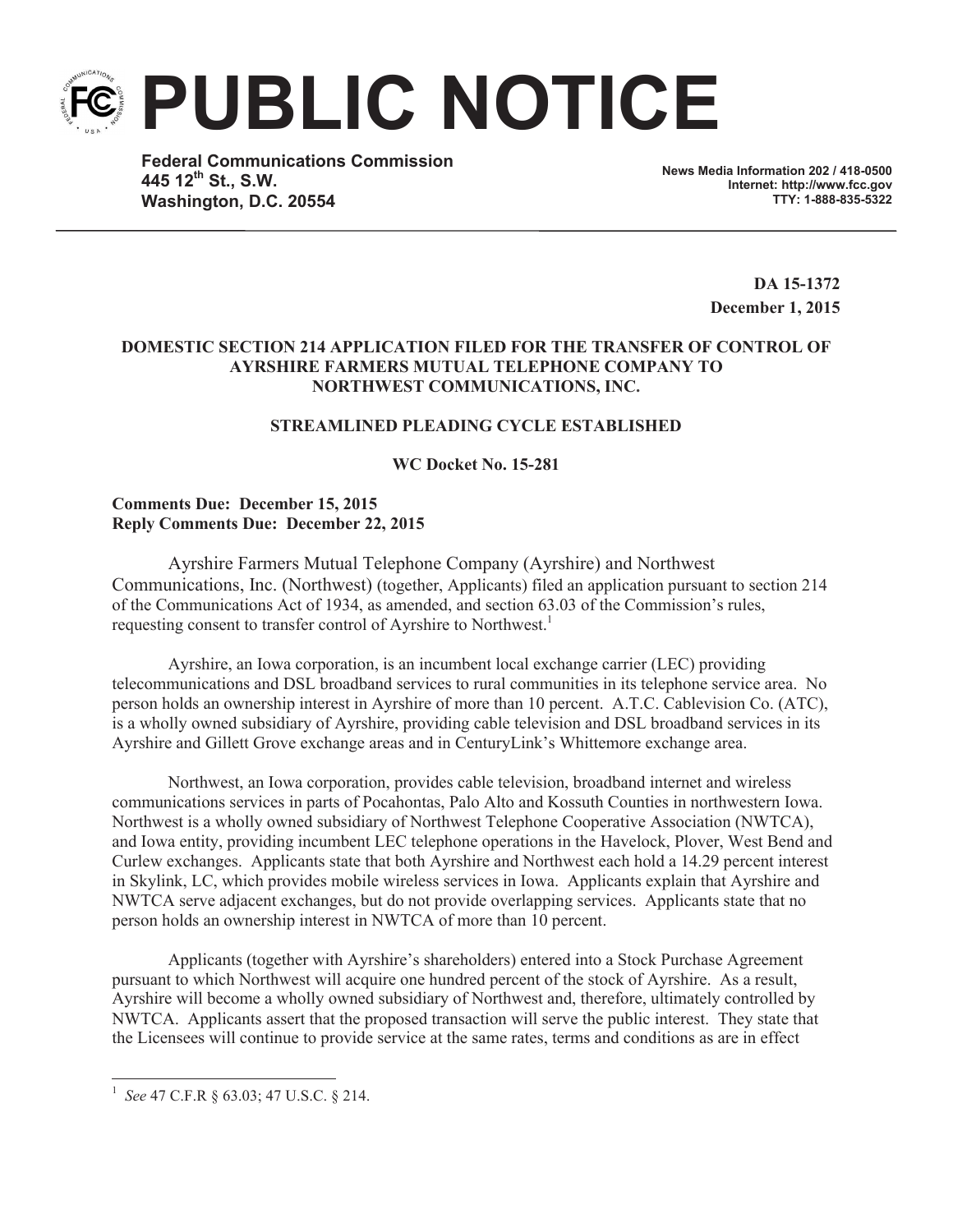today. Applicants state that there will be no reduction, impairment, or discontinuance of service to any customer as a result of the proposed transaction. We accept this for streamlined processing pursuant to our authority to afford streamlining to particular applications on a case-by-case basis.<sup>2</sup>

Domestic Section 214 Application Filed for the Transfer of Control of Ayrshire Farmers Mutual Telephone Company to Northwest Communications, Inc., WC Docket No. 15-281 (filed Nov. 13, 2015).

#### **GENERAL INFORMATION**

The transfer of control identified herein has been found, upon initial review, to be acceptable for filing as a streamlined application. The Commission reserves the right to return any transfer application if, upon further examination, it is determined to be defective and not in conformance with the Commission's rules and policies. Pursuant to section 63.03(a) of the Commission's rules, 47 CFR § 63.03(a), interested parties may file comments **on or before December 15, 2015**, and reply comments **on or before December 22, 2015**. Pursuant to section 63.52 of the Commission's rules, 47 C.F.R. § 63.52, commenters must serve a copy of comments on the Applicants no later than the above comment filing date. Unless otherwise notified by the Commission, the Applicants may transfer control on the 31st day after the date of this notice.

Pursuant to section 63.03 of the Commission's rules, 47 CFR § 63.03, parties to this proceeding should file any documents in this proceeding using the Commission's Electronic Comment Filing System (ECFS): http://apps.fcc.gov/ecfs/.

#### **In addition, e-mail one copy of each pleading to each of the following:**

- 1) Tracey Wilson, Competition Policy Division, Wireline Competition Bureau, tracey.wilson@fcc.gov;
- 2) Gregory Kwan, Competition Policy Division, Wireline Competition Bureau, gregory.kwan@fcc.gov;
- 3) Jim Bird, Office of General Counsel,  $\lim_{h \to 0} \frac{\text{bird}(\partial \text{fcc.gov})}{\text{dot}(\partial \text{fcc.gov})}$ .

People with Disabilities: To request materials in accessible formats for people with disabilities (braille, large print, electronic files, audio format), send an e-mail to fcc504@fcc.gov or call the Consumer & Governmental Affairs Bureau at (202) 418-0530 (voice), 1-888-835-5322 (tty).

The proceeding in this Notice shall be treated as a "permit-but-disclose" proceeding in accordance with the Commission's *ex parte* rules. Persons making ex parte presentations must file a copy of any written presentation or a memorandum summarizing any oral presentation within two business days after the presentation (unless a different deadline applicable to the Sunshine period applies). Persons making oral ex parte presentations are reminded that memoranda summarizing the presentation must (1) list all persons attending or otherwise participating in the meeting at which the ex parte presentation was made, and (2) summarize all data presented and arguments made during the presentation. If the

<sup>2</sup> *See Implementation of Further Streamlining Measures for Domestic Section 214 Authorizations*, Report and Order, 17 FCC Rcd 5517, 5531-32, 5535, paras. 28, 34 (2002); 47 C.F.R § 63.03(a).